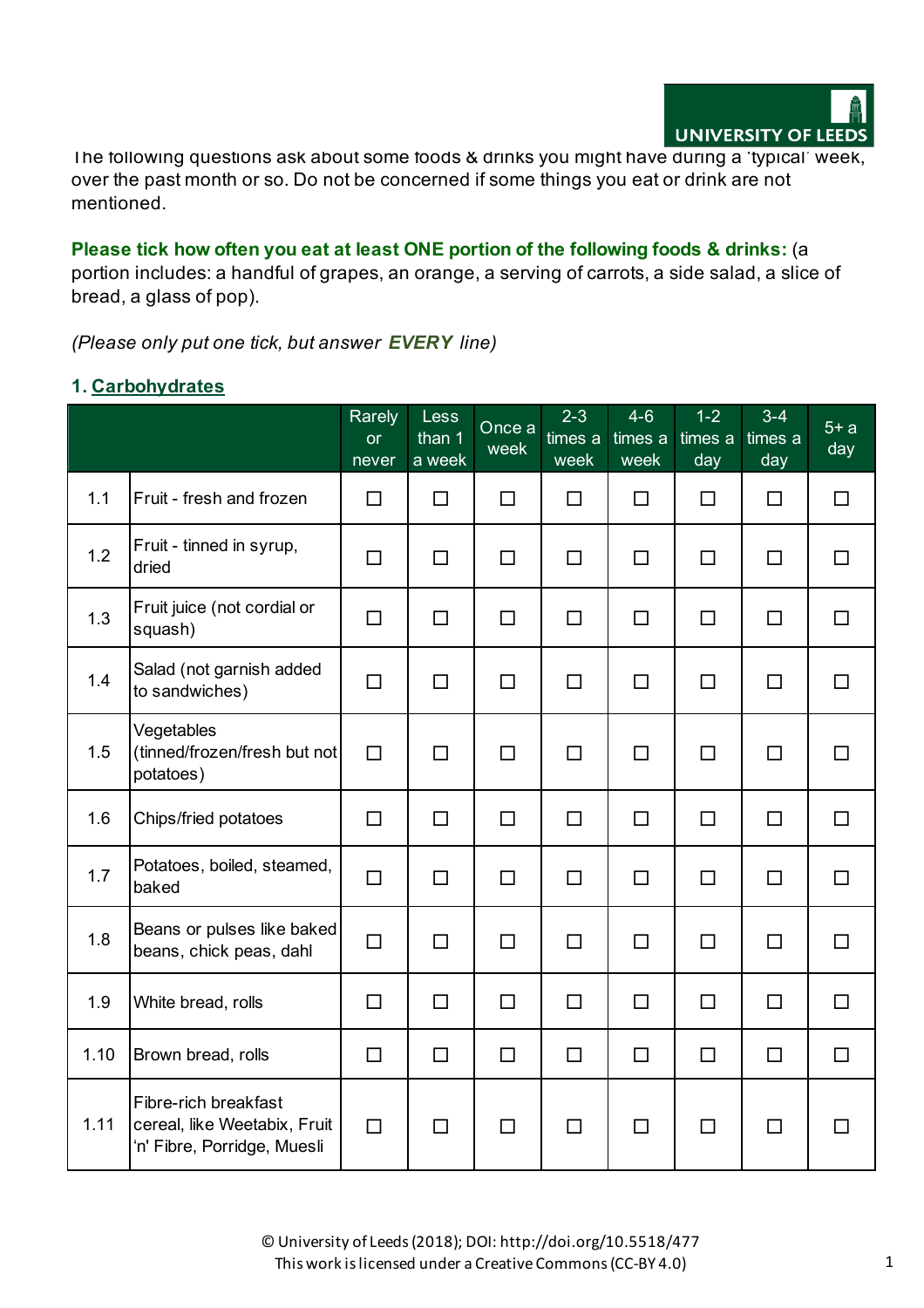|      |                                                                                           | Rarely<br><b>or</b><br>never | <b>Less</b><br>than 1<br>a week | Once a<br>week | $2 - 3$<br>times a<br>week | $4 - 6$<br>times a<br>week | $1 - 2$<br>times a<br>day | $3 - 4$<br>times a<br>day | $5+ a$<br>day |
|------|-------------------------------------------------------------------------------------------|------------------------------|---------------------------------|----------------|----------------------------|----------------------------|---------------------------|---------------------------|---------------|
| 1.12 | <b>Breakfast Cereals</b><br>(cornflakes, rice krispies)                                   | $\Box$                       | $\Box$                          | $\Box$         | □                          | $\Box$                     | □                         | □                         | $\Box$        |
| 1.13 | White rice, white pasta                                                                   | $\Box$                       | □                               | □              | □                          | $\Box$                     | □                         | □                         | $\Box$        |
| 1.14 | Brown rice, brown pasta                                                                   | $\Box$                       | $\Box$                          | $\Box$         | □                          | $\Box$                     | $\Box$                    | $\Box$                    | $\Box$        |
| 1.15 | Fizzy soft drinks e.g. coca<br>cola, lemonade                                             | $\Box$                       | $\Box$                          | $\Box$         | □                          | $\Box$                     | □                         | $\Box$                    | $\Box$        |
| 1.16 | Low calorie or diet fizzy<br>drinks, or squash, or<br>cordial                             | $\Box$                       | $\Box$                          | $\Box$         | $\Box$                     | $\Box$                     | □                         | $\Box$                    | $\Box$        |
| 1.17 | Sweet biscuits, cakes,<br>chocolate, sweets                                               | □                            | □                               | $\Box$         | $\Box$                     | $\Box$                     | □                         | $\Box$                    | $\Box$        |
| 1.18 | Ice cream/choc ice                                                                        | $\Box$                       | $\Box$                          | $\Box$         | □                          | $\Box$                     | □                         | □                         | $\Box$        |
| 1.19 | Sugar added to<br>tea/coffee/cereal<br>(teaspoon)                                         | □                            | $\Box$                          | $\Box$         | $\Box$                     | $\Box$                     | □                         | $\Box$                    | $\Box$        |
| 1.20 | Crisps / savoury snacks                                                                   | $\Box$                       | $\Box$                          | $\Box$         | $\Box$                     | $\Box$                     | □                         | $\Box$                    | □             |
| 1.21 | Tea (cup)                                                                                 | □                            | П                               | П              | □                          | □                          | □                         | □                         | □             |
| 1.22 | Coffee, instant or ground<br>(cup)                                                        | $\Box$                       | □                               | $\Box$         | □                          | $\Box$                     | □                         | $\Box$                    | П             |
| 1.23 | Coffee drink, made with<br>flavoured syrups, e.g<br>hazelnut latte, frappuccino,<br>mocha | $\Box$                       | □                               | □              | □                          | $\Box$                     | □                         | □                         | П             |
| 1.24 | Cocoa, hot chocolate<br>(cup)                                                             | $\Box$                       | $\Box$                          | $\Box$         | □                          | $\Box$                     | $\Box$                    | $\Box$                    | □             |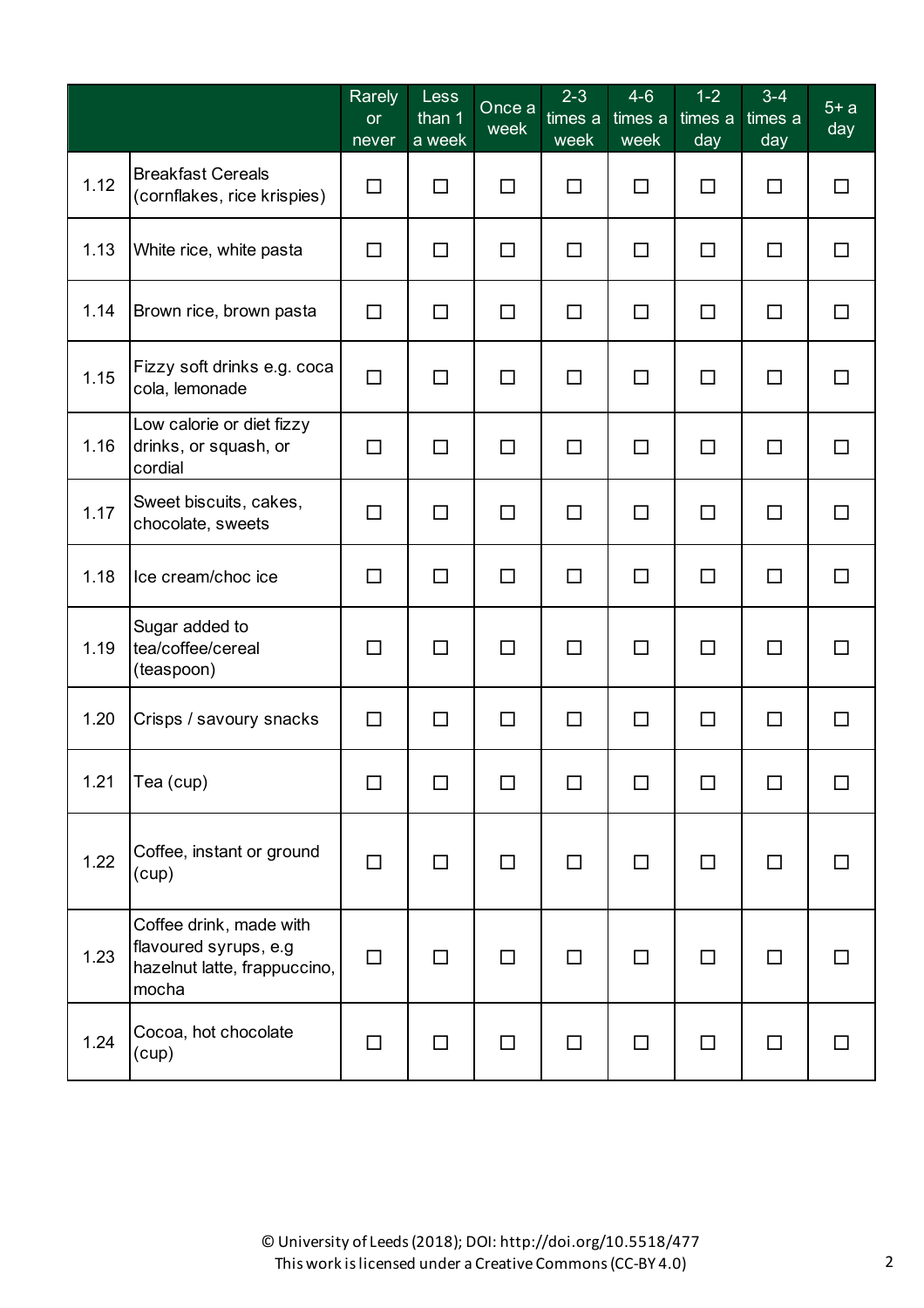## **2. Protein**

|       |                                                                                                           | Rarely<br><b>or</b><br>never | <b>Less</b><br>than 1<br>a week | Once a<br>week | $2 - 3$<br>times a<br>week | $4 - 6$<br>times a<br>week | $7+$<br>times a<br>week |
|-------|-----------------------------------------------------------------------------------------------------------|------------------------------|---------------------------------|----------------|----------------------------|----------------------------|-------------------------|
|       | <b>Whole meats:</b>                                                                                       |                              |                                 |                |                            |                            |                         |
| 2.1   | Beef, Lamb, Pork, Ham -<br>steaks, roasts, joints,<br>mince or chops                                      | П                            | П                               | П              | П                          | П                          |                         |
| 2.2   | Chicken or Turkey -<br>steaks, roasts, joints,<br>mince or portions (not in<br>batter or breadcrumbs)     | П                            | П                               | П              | H                          | П                          |                         |
|       | <b>Processed meats/meat:</b>                                                                              |                              |                                 |                |                            |                            |                         |
| 2.3   | Sausages, bacon, corned<br>beef, meat pies/pasties,<br><b>burgers</b>                                     | П                            | П                               | П              | П                          | П                          |                         |
| 2.4   | Chicken or Turkey -<br>nuggets/twizzlers, turkey<br>burgers, chicken pies, or<br>in batter or breadcrumbs | П                            | П                               | П              | ⊓                          | П                          |                         |
| Fish: |                                                                                                           |                              |                                 |                |                            |                            |                         |
| 2.5   | White fish in batter or<br>breadcrumbs - like 'fish 'n'<br>chips'                                         | П                            | П                               | П              | П                          | П                          |                         |
| 2.6   | White fish not in batter or<br>breadcrumbs                                                                | $\Box$                       | П                               | П              | П                          | П                          |                         |
| 2.7   | Oily fish - like herrings,<br>sardines, salmon, trout,<br>mackerel, fresh tuna (not<br>tinned tuna)       | П                            | П                               | П              | П                          | П                          |                         |

# **3. Fat**

|     |                                                                               | Rarely<br><b>or</b> | Less<br>than 1 | Once a | $2 - 3$<br>times a | $4 - 6$<br>times a | $7+$<br>times a |
|-----|-------------------------------------------------------------------------------|---------------------|----------------|--------|--------------------|--------------------|-----------------|
|     |                                                                               | never               | a week         | week   | week               | week               | week            |
|     | <b>Dairy Products:</b>                                                        |                     |                |        |                    |                    |                 |
| 3.1 | Low fat yoghurt, fromage<br>frais, flavoured yoghurt<br>$(125q \text{ cart})$ |                     |                |        |                    |                    |                 |
| 3.2 | Full fat, Greek yoghurt, or<br>natural yoghurt (125g<br>carton)               |                     |                |        |                    |                    |                 |
| 3.3 | Cheese, e.g. cheddar,<br>brie, edam (medium<br>serving)                       |                     |                |        |                    |                    |                 |
| 3.4 | Cottage cheese, low fat<br>soft cheese (medium<br>serving)                    |                     |                |        |                    |                    |                 |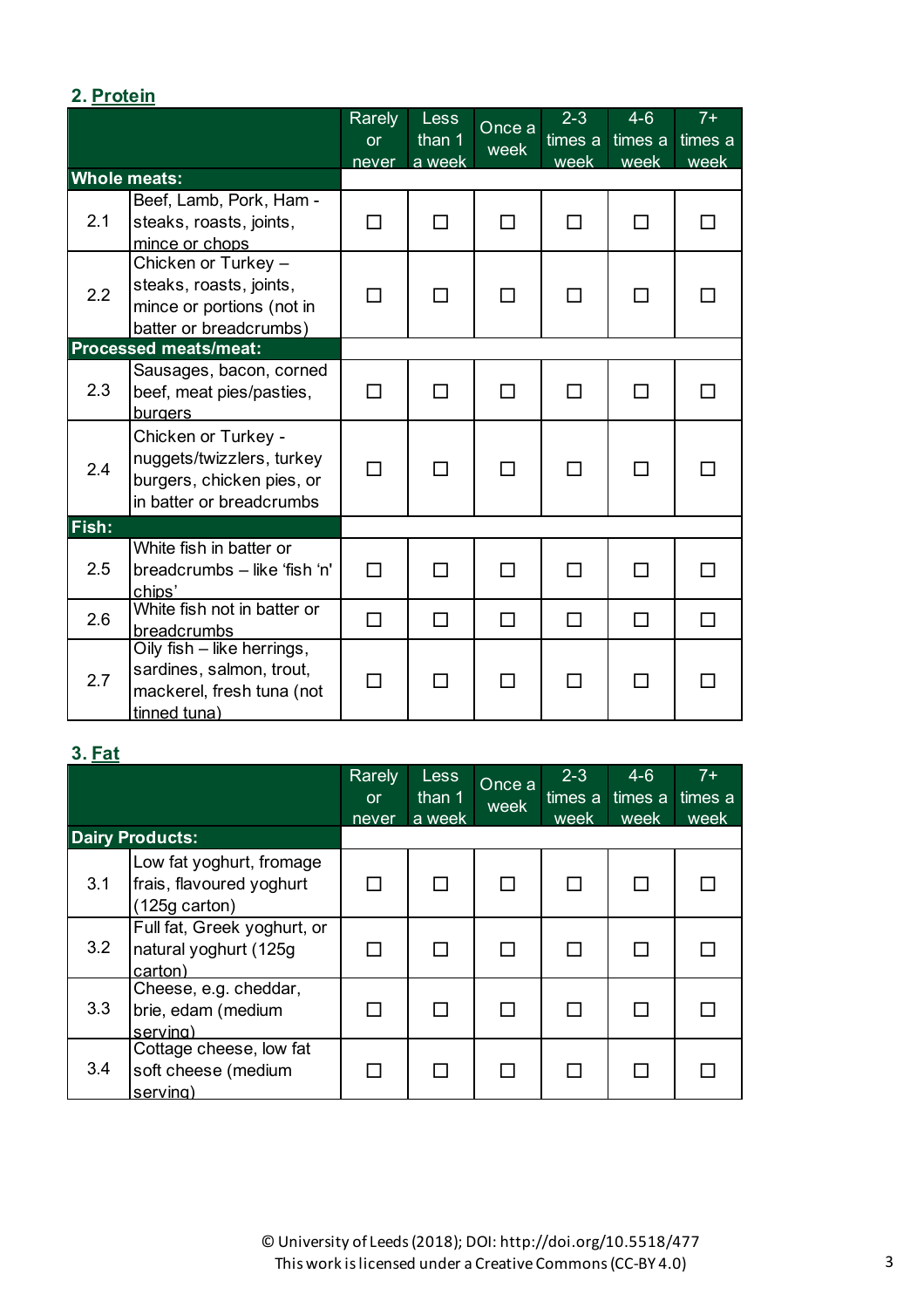| <b>Spreads:</b> |                                                                                           | Rarely<br><b>or</b><br>never | <b>Less</b><br>than 1<br>a week | Once a<br>week | $2 - 3$<br>times a<br>week | $4 - 6$<br>times a<br>week | $7+$<br>times a<br>week |
|-----------------|-------------------------------------------------------------------------------------------|------------------------------|---------------------------------|----------------|----------------------------|----------------------------|-------------------------|
| 3.5             | Butter (teaspoon)                                                                         |                              |                                 |                |                            |                            |                         |
| 3.6             | Block margarine e.g. stork<br>(teaspoon)                                                  | П                            |                                 |                | $\mathbf{L}$               |                            |                         |
| 3.7             | Polyunsaturated margarine<br>(tub) eg Flora, Dairygold,<br>sunflower spread<br>(teaspoon) | П                            |                                 |                |                            |                            |                         |
| 3.8             | Other soft margarine, dairy<br>spreads (tub) e.g Low<br>Low, Connaught Gold<br>(teaspoon) |                              |                                 |                |                            |                            |                         |
| 3.9             | Salad cream/mayonnaise                                                                    |                              |                                 |                |                            |                            |                         |

#### **4. Are there any other foods which you ate more than once a week?**

Yes□ No□ (If yes, please list below)

**\_\_\_\_\_\_\_\_\_\_\_\_\_\_\_\_\_**

**\_\_\_\_\_\_\_\_\_\_\_\_\_\_\_\_\_\_\_**

| <b>Food</b> | <b>Usual Serving</b> | No of times eaten each week |
|-------------|----------------------|-----------------------------|
|             |                      |                             |
|             |                      |                             |
|             |                      |                             |

#### **5. On average, how many portions of FRUIT do you eat a day?**

(examples include: a handful of grapes, an orange, a handful of dried fruits)

#### **6. On average, how many portions of VEGETABLES do you eat a day?**

(examples include: 3 heaped tablespoons of carrots, a side salad, 2 spears of broccoli)

#### **7. What milk do you usually use or drink, such as in hot & cold drinks or on cereal?**

(including tea, coffee, hot milk, milk shakes, or on cereal)

| Whole/ Full-fat milk   | Semi-skimmed milk     |  |
|------------------------|-----------------------|--|
| Skimmed milk           | Rarely/never use milk |  |
| Other (please specify) |                       |  |

#### **8. How often did you eat takeaway foods such as pizza/curries/fish and chips?**

| Jailv            | 1-3 times a week      |  |
|------------------|-----------------------|--|
| 4-6 times a week | Less than once a week |  |
| <b>Never</b>     |                       |  |